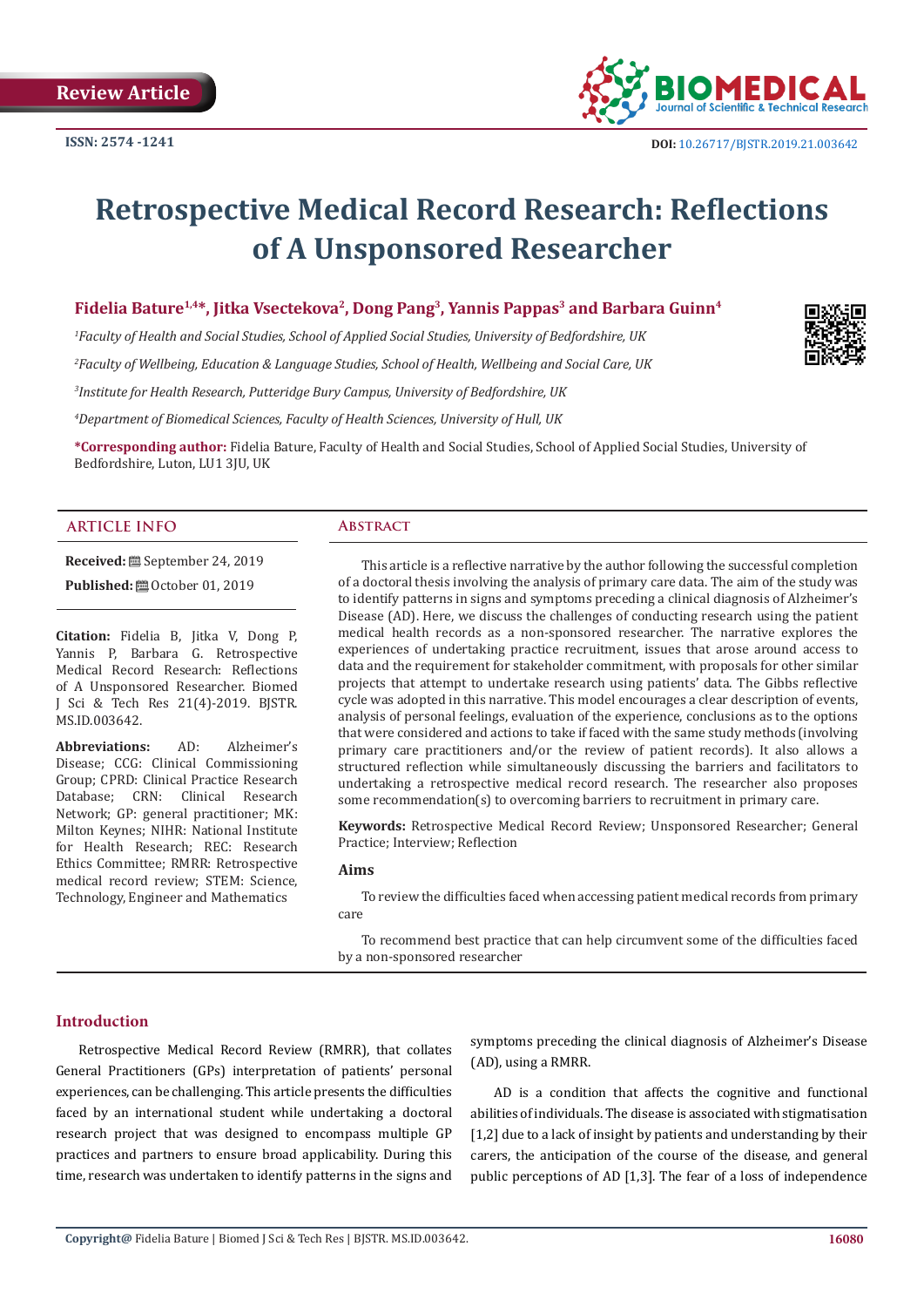and particularly of becoming redundant can affect patients' psychologically and appears to be the main reason that the reporting of memory loss does not happen in a timely manner [1].

While all research presents consequences of some kind, RMRR is increasingly being used to identify issues regarding health and disease [4] but is sensitive in nature. This is because it comes with (potential) ramifications especially when dealing with issues regarding ethics and stigma, as presented in most diseases but especially those involving cognitive decline such as AD [1]. Medical records present the opportunity to undertake studies without the time-consuming process of recruiting individuals for longitudinal studies; it can reduce the financial burden of a real-time study. However, they are limited in their content, influenced by GP record taking and present ethics committees with concerns around the invasion of privacy, the security of information and the integrity of the representation of patients' data [5,6].

There is a risk that the review of medical records could identify other potentially sensitive health conditions [7] and patients are often not consented in anticipation of a researchers' review of their medical records. The RMRR study was undertaken to meet the requirement of a longitudinal study in this research while recognizing the challenges associated with it. Several ethical and methodological issues were observed during this study including the difficulties of recruiting GPs because accessibility to them often comes via practice managers who often act as primary care gatekeepers. Other challenges included time constraints on GPs, a lack of resources and on occasion, a lack of cooperation by practice managers that appeared to conflict with the GPs own willingness to participate. There were also issues of financial incentives. These factors impact negatively on all research. Despite unlimited enthusiasm by the researcher and a willingness to continue to pursue leads of recruiting GP practices in two regions, very few of those who initially seemed keen to help, ultimately engaged with the research. Discussing such challenges openly will enable a wider discussion around methodological approaches to research such as RMRR and the possibility of undertaking sensitive research differently in the future. For example, the Clinical Practice Research Database (CPRD) presents an opportunity to explore patient's data to enable change without the challenging process of recruiting GPs and their practices.

### **Background**

Ethical approval was obtained from the NHS-Research Ethics Committee (REC) of North of Scotland and London, who provided opportunities for the student researcher to engage in individual research projects within the NHS. The researcher began the process of recruiting GP practices in 2015 with personal visits and emails to fulfil the requirement for the Ethics Board; these were followed with another email in 2016 after the meeting and approval of the study by the CCG contact. The research phase was completed in 2017, with seven GPs in the interview phase and five practices for the RMRR study. The underlying reasons for the limited participation as stated

by the practices included limited human resources, managerial and gatekeeper issues, as well as the lack of financial compensation/ incentives that the researcher could offer to practices.

Recruitment of practices could be challenging and slowed down the progress of research to the extent that it could ultimately lead to the termination of the study; however, in this research, it did slow down the progress and extended the time of completion. The issues faced could be overcome by extending the original proposed time; reducing the power of generalization and the inflation of the overall cost of the research, each of which could present an enormous challenge to a unsponsored researcher [8] and could have ethical implications in and of itself especially when there is no justification for refusal. It has been estimated that less than one-third of primary care studies successfully recruit health care practices within the originally proposed time-frame in the UK [9]; the success becomes less with an unsponsored researcher as indicated in this research. Even when the research team is made of a number of researchers, there is difficulty in practice recruitment [10], which may hinder ideas being translated to solutions, while the need to base actions on researched evidence continues.

Being a self-funded PhD student, and in some senses a lone researcher, comes with its rewards. It is a time of great interest and sober reflection and offers the opportunity to climb to great heights unhindered by considerations of a team of data collectors. There is also the tendency for long and detailed investigations in order to be precise and not to miss any opportunity, made much harder by working alone because of the time taken to collect the same amount of data. The isolation can make it easier for the lone researcher to quit the game entirely, especially where slow progress prevents the collection of enough data for analysis within time constraints. The early part of the PhD researchers' career is also a point recognised as the creative and energetic part of the researcher's research journey [11]. This can be enhanced with adequate support from the PhD researchers' supervisors as well as the wider community where the researcher hopes to engage.

However, little attention has been given to self-funding, often time international researchers, who regularly work additional uncompensated hours to translate their growing research ideas into opportunities worthy of external support [12,13]; this means that important contributory opportunities are missed or lie dormant due to the non-capitalisation of the expertise of the unsponsored PhD researcher.

#### **Narrative Approach and Reflection of Events**

Till date, there has been no publication on how the recruitment process in the NHS influences a PhD student or self-funded researchers' view of their data collection. Besides highlighting the recruitment process in the NHS and the impact of researching within the primary care system upon an often-isolated researcher, this study presents a constructive view of the impact of the recruitment process on the field researcher. After much effort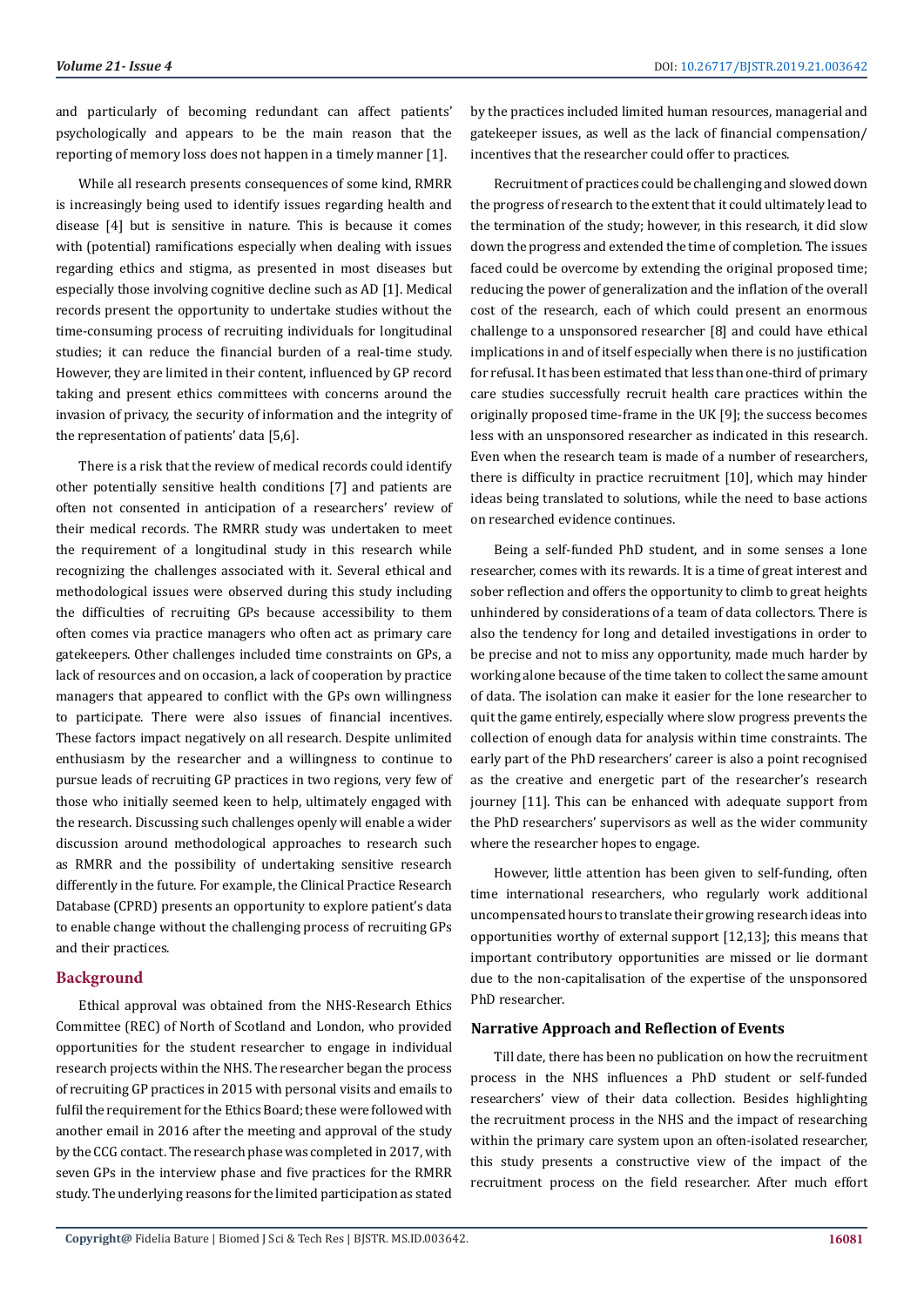in terms of time and finances, there were several recruitment challenges that suggested of the predictive model impossible; these challenges will be discussed in turn. It has been suggested that the research topic, invitation method, practice/GPs interest in the research and managerial issues could present challenges in the recruitment process [14].

Earlier, Solberg et al. [15] identified seven research factors as determinants for a successful recruitment in health care professionals including relationships with the local community; reputation of the researcher with the host community; requirement or resource demand; rewards in kind, cash and recognition; reciprocal as in negotiation; resolution in time or recruitment set time, and respect for participants duties and constraints as not to be taken for granted [10]. Consequently, the researcher and her supervisors came up with a topic that was interesting to physicians and patients alike, based on our own interests in AD, and the belief that RMRR offered a unique way to screen practice notes retrospectively for common signs preceding the development of a clinically diagnosed disease (in many cases by decades rather than weeks or years). Different methods of recruitment were employed including an interesting topic, adequate contact with gatekeepers, personal visits, emails, telephone calls, and pair recruitment, etc.

It was then set out to invite the general practices in Milton Keynes (MK), the researcher's hometown to participate in the study. Not only did the researcher visit the GPs practices as part of the recruitment, but one of the supervisors accompanied the researcher to meet with the Clinical Commissioning Group (CCG) contact as a gatekeeper to increase the chances of GP recruitment. The CCG contact responded positively and immediately drafted an email to all GPs and their practices in the MK area. However, this only achieved a response from one GP practice manager, who responded but later declined for reasons that will be explained below. The response rate for the recruitment was very low with only seven practices agreeing to enter a discussion following a personal invitation by the researcher and pair recruitment initiated by the supervisor. There was variability with regards to who in the practices responded to our invitation (e.g. nurse, practice manager, GP).

The initial written invitation sent through email from the researcher was followed up by phone calls and personal visits to the practices to facilitate practice participation. Larger sample sizes normally improve the ability of researchers to generalise about their findings [16] and we strived for this in our research. Throughout this process, we noted five matters that affected participation and sampling in this study as follows:

a) General practices operate within a culture of financial incentives, which has become the norm for their participation in studies. This is a known fact from several other programmes of research [17-20]. The manager, that the researcher met in person, showed interest and gave another date for a more detailed meeting in order to have an opportunity to discuss the study with the GP partners in the practice. The researcher came back full of hope but at this meeting, the manager requested for financial recompense for her and the GPs; she mentioned that this was standard practice before they could participate in any research. The researcher explained to her that this was a PhD project without sponsorship but with ethical approval from the university and the NHS REC. However, the manager insisted that payment was a condition of participation and then affirmed that a meeting will be set again with the partners and communicate with the researcher within two weeks.

Two weeks came and passed without contact and the researcher proceeded to give her a call the following week without success. The subsequent three visits yielded no outcome as on each occasion; the researcher was told that the manager was so busy that she could not meet or speak with the researcher on the phone.

b) Practices have no clear guidelines as to how and by whom a study will be assessed before they decide to engage. If such guidelines existed, in our experience, they weren't shared. The ethics approval is based on these practices indicating their interest, however, how this is sought, is unclear. The only manager, who responded to the CCG contact email, emailed the researcher and fixed an appointment to meet in the practice for the interview and data collection. Unfortunately, when the manager learned that she wasn't going to be interviewed, she declined to participate on the grounds that she thought she would be interviewed not the GPs and subsequently insisted that her GPs were very busy and regret that their non-participation.

c) There was a lack of time and personnel to anonymise the data before it was seen by the researcher. It was always "I am sorry, this is our busiest time and we cannot participate". When the researcher requested to give some time and to come back, the response was "I am sorry, we would have to say no at this time." Some GP practices were visited up to four times and the receptionist would suggest the lone student to come back again and again. In six independent practices, the practice managers emphasised that their GPs will not participate based on the current crisis in primary care including case overload and shortage of staff (Iliffe, 2018).

d) Requests for access by the researcher were sometimes dealt with as if personal favour was being asked. The researcher was fortunate to meet with six managers personally and on three occasions, the manager would greet a Caucasian female and state "Hi, you must be the researcher!" to which the black researcher rose and responded in the affirmative. One of the managers kept stating that they were busy and asking the researcher to return at another time. On the fifth visit, the manager greeted the researcher by shouting; "We don't have any vacancy here"; the researcher then insisted that she was not there to look for a vacancy but to present the document that was requested at the last discussion.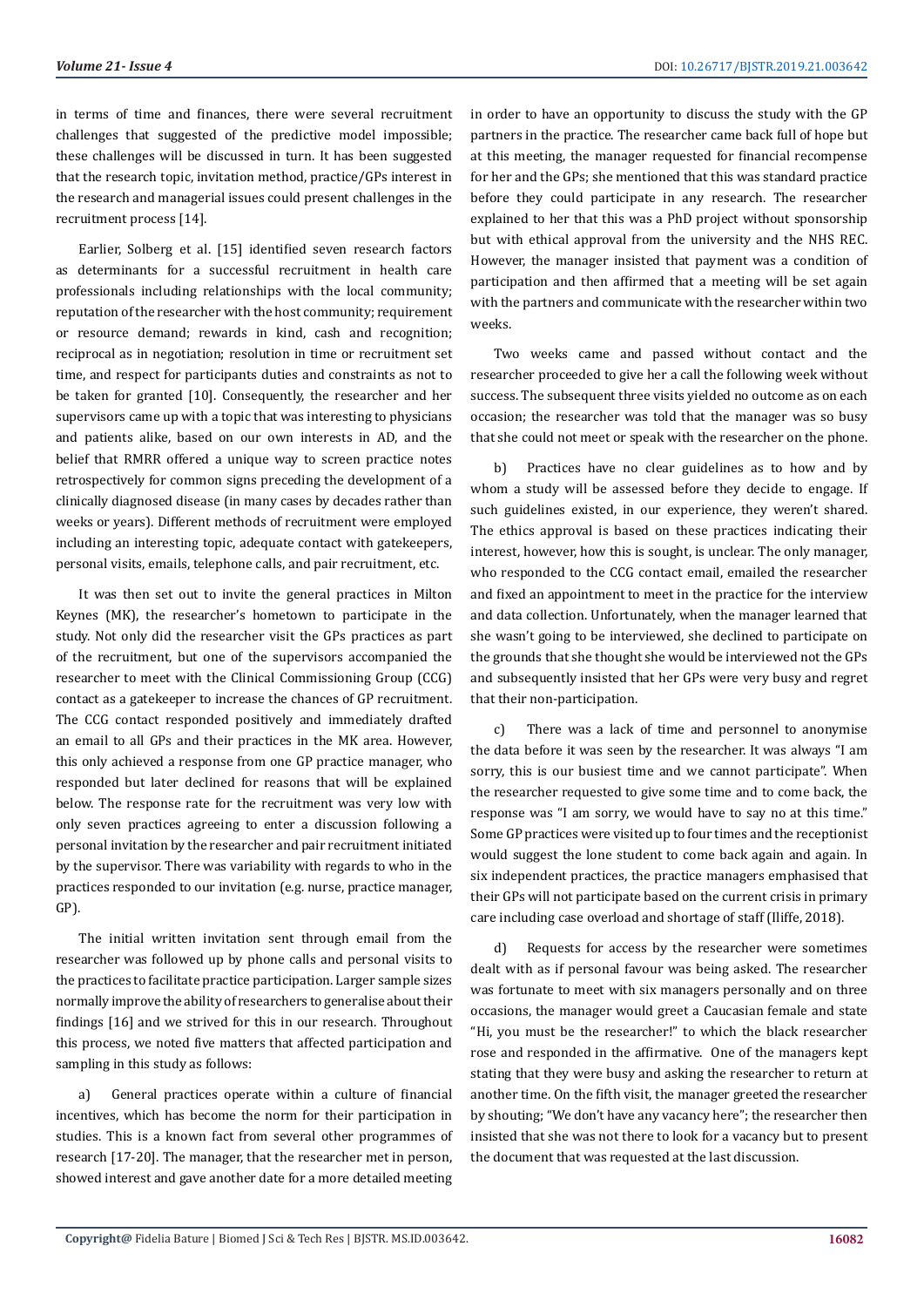Even though the manager apologised and said "I thought that you the black lady that had been here earlier to look for a job"; she further postponed the meeting, requested that the researcher visit other GP practices that have signed up for the study and find out the system that they were using to anonymise their data. Luckily, one of the practices obliged this information, which again was presented to the manager, who at this time, bluntly stated that the practice could not participate. This is an indication that individual gatekeepers influenced the positioning of the researcher.

e) There are physicians who take time to support studies that are close to their interests without requesting a reward. Although such initiatives are commendable and do enable studies to be conducted, the very small number physicians who might decide to support a study because of their interests, were insufficient in numbers to provide our studies with the generalisability it could have generated. Also, regardless of how important such initiatives may be to individual studies, there is a lack of understanding of how a decision is made to support or not to support a study by a practice. One of the GPs was enthusiastic about participating but would only do so when his practice manager consented to his participation; however, the practice manager refused to consent on the grounds that they had too many patients with too few GPs. This supports Loskutova et al. [14], who reiterated that most recruitment challenges represent managerial challenges, who are sometimes not experienced enough to decide on the importance of a study.

### **Discussion**

In this reflective piece, we have mentioned five challenges that impacted negatively on a research project that had the potential to contribute positively to patients' outcome. We elaborate as follows: Government funding and subsidisation provide general practices with operational sustainability, as their role in the community is recognised as paramount. The culture of financial support has been extended to provide individual practices with financial rewards for participating in public health programmes such as those of integrated care and research [19,20]. GPs are normally financially rewarded for their participation in local and national committees [18]. Within this culture of financial compensation for participating in public health programmes and research, programmes of research which do not have access to funds to provide financial rewards to general practices may never materialize or may not produce the maximum impact needed especially with the emphasis on evidence-based practice.

Indeed, the request by practices for compensation for the anonymization of patient notes prior to release to a researcher is not an unreasonable one, especially if the monies provided by government funding are entirely accounted for. However, most researchers without sponsors do not have the capacity to provide financial compensation/incentives for their participation and there are controversies as to the extent to which these incentives are

responsible for the improvement in quality care and their benefit to patients' outcomes [18,20]. Whilst we recognise the importance of financial viability to practices, there need to be efforts to facilitate good research that enriches health care in the UK and positively impacts local communities including our understanding of disease initiation, and progression, for those that care for others.

Funding by outside organisations such as the National Institute for Health Research (NIHR) Clinical Research Network (CRN) are highly competitive, provide focussed research support and are timeconsuming to apply for. Moreover, funding from these organizations is not always available for international self-sponsored students. The lone researcher is often underfunded, in contrast to large wellfunded groups, and spends their own time, and money, gathering research data. Guidance setting out the pathways in which GPs can support research, that benefit practices that engage with some studies, is needed. Clear guidelines/financial support for research will not only facilitate the non-sponsored and lone researcher but provide a greater contribution to STEM and healthcare knowledge for the evidence-based practice advocated by the U.K. government.

While Section 3.7 of the Health Research Authority (HRA) Ethics Guidance to Payment and Incentives in Research states that "Where the risk and burdens of the research are considered by a REC to be justified by the potential benefits then it will normally be acceptable for competent adults to participate in the research study without being paid ", Section 3.8 indicates that "Where it is considered ethically acceptable for individuals to take part in a study for no payment it would also be acceptable to pay individuals for participation in that study proportionate to the level of burdens involved and/or (justified) risk". However, payment in proportion to the level of involvement like data collection should clearly be defined and generalized for researchers to have an anticipation of what they are involved in.

Gatekeeping plays an important role in facilitating research access, as it determines whether research poses a threat to the participants or the public at large or offers benefits to society. It is understood that vigilance by gatekeepers is important especially when this has to do with patients' data, which requires careful consideration of the ethical implications and the approvals given [21]. However, it is difficult, as in our case, to determine the motives of the gatekeepers and their degree of influence on GPs; or whether they are in fact just following instructions from the GPs, who are indeed, their line managers. Furthermore, RMRR gatekeepers should consider and emphasise the issues of access and possibly limit their roles in preventing research from progressing, especially when ethics has been approved by the issuing authority. Permission should be given solely in consideration of the resource implications and the expected time contribution required by the research.

Ironically, research requires continuous negotiation with gatekeepers, which is a demonstration of transparency and respect for institutional autonomy [21,22], but how long these negotiations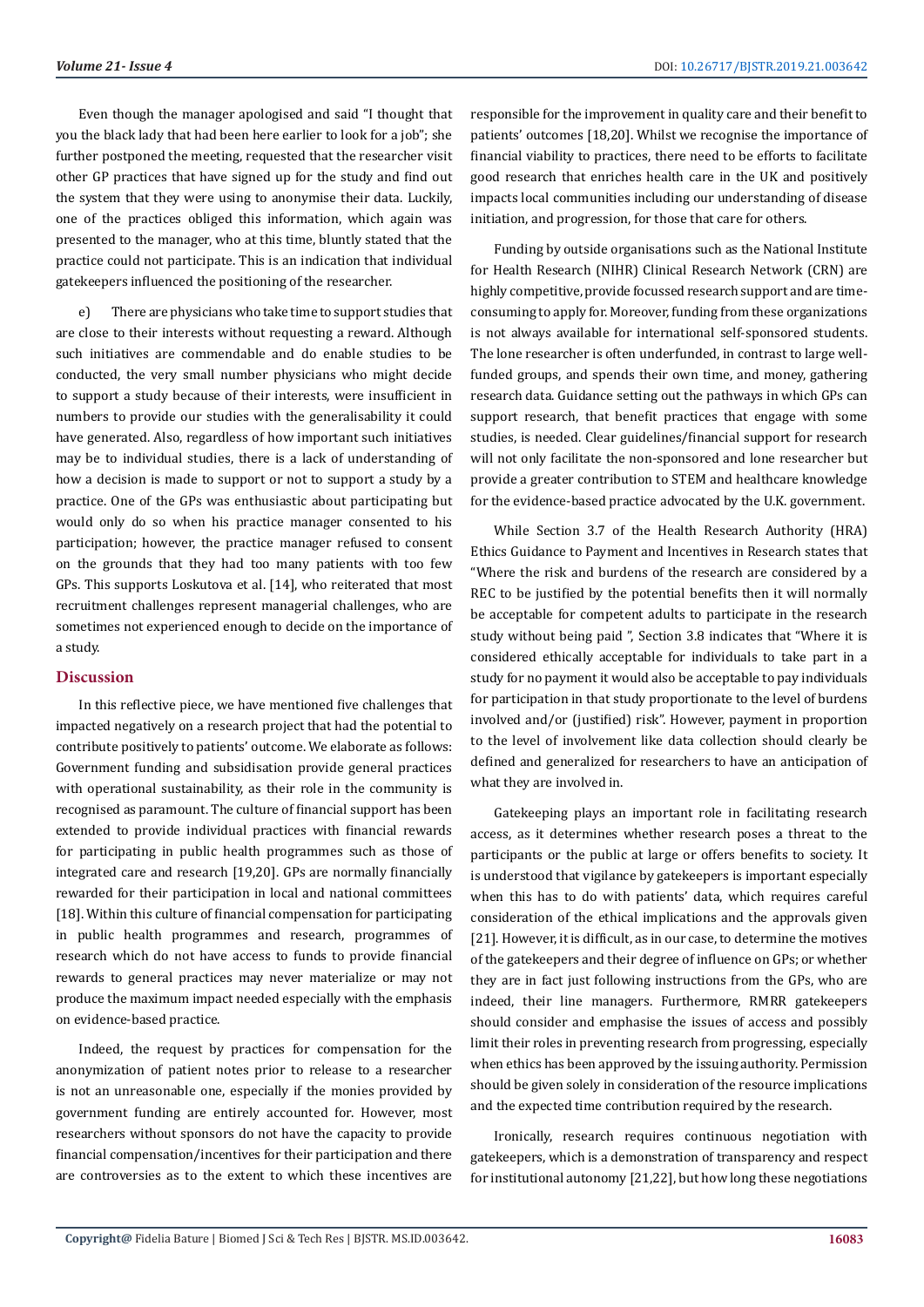should take and what is required to make it through these practice barriers is not clear. Should research be delayed just to wait for the gatekeeper's permission? Careful consideration and respect for the time of the researcher are also needed. Indeed although some GPs were incredibly helpful and supportive of the research, the unnecessary time and cost associated with referring the researcher to a gatekeeper whose job it was to say 'maybe', 'come back' and eventually 'no', could have been circumvented by a more direct and honest answer at the first contact, saving everyone involved time and frustration. Had gatekeepers/GPs given a clear 'no' at the first meeting, the researcher would have had more time to pursue new leads in a wider area, instead of chasing potential leads in a diminishing time-frame.

This was particularly frustrating when the researcher was asked to return to the practice over and over again, in some instances up to six times. This said and done, it could indicate that there was a willingness, however, without a means in time or resources. Power dynamics also play a part in how research is undertaken within the health and social care. This also had a part in our research as indicated in the narratives. The reason has been attributed to weak and opaque management; inadequate guidelines for research and development facilitated by primary care providers, failure to recognize the potential of engaging in research and the support that research contributions need, as well as the lack of clear guidelines and definition of roles [23]. Ironically, we have witnessed some

management that have engaged in research because of the contribution that the research will make on healthcare development in general, often based on their own areas of interest.

This is a call to educate gatekeepers on the great contribution that research can bring to our understanding of disease but most importantly, how they, or indeed GPs communicate with researchers. Once a proposal is peer-reviewed and approved, general guidance to encourage or indeed force government-funded GP practices to engage with some hours per month or year with research could facilitate research-led improvements in primary care. The provision of a letter from the GP to the practice manager agreeing to engage and a quick tick box form for the practice manager to return to the research explaining if the practice won't engage why not (Figure 1) may have circumvented a number of face-to-face meetings between the researcher and practice that ultimately led to no progress in the research. Even though we are advocating for researchers to make use of the databases created for patients and accept that these databases can help avoid the challenges we faced, electronic health records are not suitable for many research questions, especially without the explicit knowledge of the complexities and limitations of these types of data [6]. These complexities arise out of the variation in health care processes across countries, as well as issues of safety and security around patient data [5,24]. Furthermore, to access the data requires finances, which might not be available to the lone or self-financed researcher.



Figure 1: Process of recruitment (A) process followed (with numbers involved (n=) or date completed in parentheses); (B) following experience and reflection – process recommended to future investigators.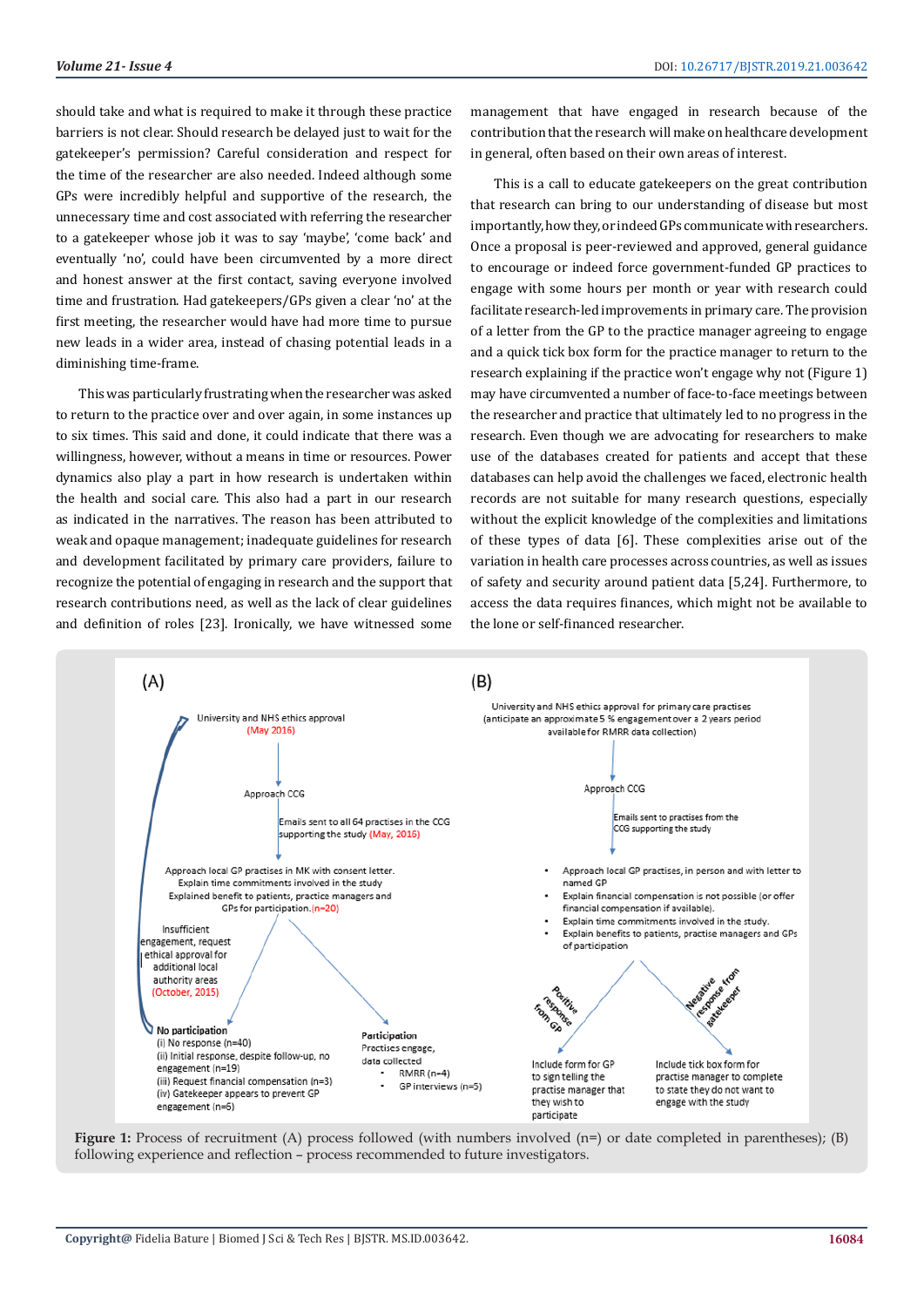Patients' medical records present an opportunity for researchers to deliver more efficient studies in our case by identifying patterns in signs and symptoms of diseases, which can help in the early diagnosis of diseases and deliver timely healthcare intervention. However, with General Practices in crisis [25], the workload has become more complex and intensive without the funds to support the workforce and the complex infrastructure required [26]. As the pressure has grown, patient experience has also deteriorated [27-36], with a knock-on effect that the recruitment of practices for research that would contribute in improving patients'experience has become almost impossible. We advocate for more funding and enlightenment in terms of what research means to healthcare development, on how patient notes can be made accessible for those with appropriate ethical approvals in place.

This would set a high standard on how non-sponsored and/or lone researchers can be encouraged to continue to contribute to research in the NHS, often at a personal financial cost. Additionally, it would also diminish the number of researchers approaching GPs and PC practices for other than when it is essential to do so that these studies could be better engaged with. Acknowledgements: The Luton, Dunstable and Milton Keynes General Practise consortium helped with the data for this publication and includes Drs Arnold Berger, Mokshad Kansagra and Kulsoom Ali of Fishermead Medical Centre, Buckinghamshire, MK6 2ER; Dr Manoj Sekharan of Milton Keynes Village Practice, Buckinghamshire, MK10 9BQ; Dr Christiane Woloniecki of Woodland Avenue Practice, Bedfordshire, LU3 1RW ; Dr Emma Chakravarty of Leagrave Surgery, Bedfordshire, LU4 9QZ and Dr Anthea Robinson, Moakes Medical Centre, Bedfordshire, LU3 3SR.

#### **References**

- 1. [Abojabel H, Werner P \(2019\) Exploring family stigma among caregivers](https://www.ncbi.nlm.nih.gov/pubmed/27885069)  [of persons with Alzheimer's disease: The experiences of Israeli-Arab](https://www.ncbi.nlm.nih.gov/pubmed/27885069)  [caregivers. Dementia 18\(1\): 391-408.](https://www.ncbi.nlm.nih.gov/pubmed/27885069)
- 2. [Agniel D, Kohane IS, Weber GM \(2018\) Biases in electronic health record](https://www.bmj.com/content/361/bmj.k1479)  [data due to processes within the healthcare system: a retrospective](https://www.bmj.com/content/361/bmj.k1479)  [observational study. BMJ 361: 1479.](https://www.bmj.com/content/361/bmj.k1479)
- 3. [Baird B, Charles A, Honeyman M, Maguire D, Das P \(2016\) Understanding](https://www.kingsfund.org.uk/sites/default/files/field/field_publication_file/Understanding-GP-pressures-Kings-Fund-May-2016.pdf)  [pressures in general practice. London: King's Fund pp. 100.](https://www.kingsfund.org.uk/sites/default/files/field/field_publication_file/Understanding-GP-pressures-Kings-Fund-May-2016.pdf)
- 4. [Brodaty H, Gibson LH, Waine ML, Shell AM, Lilian R, et al. \(2013\)](https://www.ncbi.nlm.nih.gov/pmc/articles/PMC3822664/)  [Research in general practice: a survey of incentives and disincentives](https://www.ncbi.nlm.nih.gov/pmc/articles/PMC3822664/)  [for research participation. Mental health in family medicine 10\(3\): 163.](https://www.ncbi.nlm.nih.gov/pmc/articles/PMC3822664/)
- 5. [Button KS, Ioannidis JP, Mokrysz C, Nosek BA, Flint J, et al. \(2013\)](https://www.nature.com/articles/nrn3475)  [Power failure: why small sample size undermines the reliability of](https://www.nature.com/articles/nrn3475)  [neuroscience. Nature Reviews Neuroscience 14\(5\): 365-376.](https://www.nature.com/articles/nrn3475)
- 6. [Confait MF \(2018\) Maximising the contributions of PHD graduates to](https://ro.ecu.edu.au/theses/2060/)  [national development: the case of the Seychelles.](https://ro.ecu.edu.au/theses/2060/)
- 7. [Cornelius VR, McDermott L, Forster AS, Ashworth M, Wright AJ, et al.](https://trialsjournal.biomedcentral.com/articles/10.1186/s13063-018-2723-3)  [\(2018\) Automated recruitment and randomisation for an efficient](https://trialsjournal.biomedcentral.com/articles/10.1186/s13063-018-2723-3)  [randomised controlled trial in primary care. Trials 19\(1\): 341.](https://trialsjournal.biomedcentral.com/articles/10.1186/s13063-018-2723-3)
- 8. [Doran T, Kontopantelis E, Valderas JM, Campbell S, Roland M, et al. \(2011\)](https://www.bmj.com/content/342/bmj.d3590)  [Effect of financial incentives on incentivised and non-incentivised](https://www.bmj.com/content/342/bmj.d3590)  [clinical activities: longitudinal analysis of data from the UK Quality and](https://www.bmj.com/content/342/bmj.d3590)  [Outcomes Framework. Bmj 342: 3590.](https://www.bmj.com/content/342/bmj.d3590)
- 9. [Draper H, Wilson S, Flanagan S, Ives J \(2009\) Offering payments,](https://www.ncbi.nlm.nih.gov/pubmed/19261621) [reimbursement and incentives to patients and family doctors to](https://www.ncbi.nlm.nih.gov/pubmed/19261621) [encourage participation in research. Family practice 26\(3\): 231-238.](https://www.ncbi.nlm.nih.gov/pubmed/19261621)
- 10. [Dubois B, Padovani A, Scheltens P, Rossi A, Dell'Agnello G \(2016\) Timely](https://www.ncbi.nlm.nih.gov/pubmed/26484931) [diagnosis for Alzheimer's disease: a literature review on benefits and](https://www.ncbi.nlm.nih.gov/pubmed/26484931) [challenges. Journal of Alzheimer's disease 49\(3\): 617-631.](https://www.ncbi.nlm.nih.gov/pubmed/26484931)
- 11. [Ewing G, Rogers M, Barclay S, McCabe J, Martin A et al. \(2004\) Recruiting](https://www.ncbi.nlm.nih.gov/pubmed/15332423) [patients into a primary care-based study of palliative care: why is it so](https://www.ncbi.nlm.nih.gov/pubmed/15332423) [difficult? Palliative Medicine 18\(5\): 452-459.](https://www.ncbi.nlm.nih.gov/pubmed/15332423)
- 12.[\(2019\) Health Research Authority Ethics Guidance. Payment and](https://www.hra.nhs.uk/documents/.../hra-guidance-payments-incentives-research.pdf) [Incentives in Research.](https://www.hra.nhs.uk/documents/.../hra-guidance-payments-incentives-research.pdf)
- 13. Hø[yland S, Hollund JG, Olsen OE \(2015\) Gaining access to a research](https://www.ncbi.nlm.nih.gov/pubmed/25626753) [site and participants in medical and nursing research: A synthesis of](https://www.ncbi.nlm.nih.gov/pubmed/25626753) [accounts. Medical Education 49\(2\): 224-232.](https://www.ncbi.nlm.nih.gov/pubmed/25626753)
- 14. [Iliffe S \(2018\) Healthcare on the brink? Assessing the crisis in General](https://go.gale.com/ps/anonymous?id=GALE%7CA551496467&sid=googleScholar&v=2.1&it=r&linkaccess=abs&issn=0968252X&p=LitRC&sw=w) [Practice. Renewal 26\(2\): 76-88.](https://go.gale.com/ps/anonymous?id=GALE%7CA551496467&sid=googleScholar&v=2.1&it=r&linkaccess=abs&issn=0968252X&p=LitRC&sw=w)
- 15. [Kars MC, van Thiel GJ, van der Graaf R, Moors, M, de Graeff, et al. \(2016\) A](https://www.ncbi.nlm.nih.gov/pubmed/26577927) [systematic review of reasons for gatekeeping in palliative care research.](https://www.ncbi.nlm.nih.gov/pubmed/26577927) [Palliative medicine 30\(6\): 533-548.](https://www.ncbi.nlm.nih.gov/pubmed/26577927)
- 16. [Loskutova NY, Smail C, Ajayi K, Pace WD, Fox CH \(2017\) Recruiting](https://www.ncbi.nlm.nih.gov/pubmed/28985294) [primary care practices for practice-based research: a case study of](https://www.ncbi.nlm.nih.gov/pubmed/28985294) [a group-randomized study \(TRANSLATE CKD\) recruitment process.](https://www.ncbi.nlm.nih.gov/pubmed/28985294) [Family practice 35\(1\): 111-116.](https://www.ncbi.nlm.nih.gov/pubmed/28985294)
- 17. [McDonald AM, Knight RC, Campbell MK, Entwistle VA, Grant AM, et al.](https://www.ncbi.nlm.nih.gov/pubmed/16603070) [\(2006\) What influences recruitment to randomised controlled trials? A](https://www.ncbi.nlm.nih.gov/pubmed/16603070) [review of trials funded by two UK funding agencies. Trials 7\(1\): 9.](https://www.ncbi.nlm.nih.gov/pubmed/16603070)
- 18. [McRae AD, Perry JJ, Brehaut J, Brown E, Curran J, et al. \(2018\) Engaging](https://www.ncbi.nlm.nih.gov/pubmed/29378670) [emergency clinicians in emergency department clinical research.](https://www.ncbi.nlm.nih.gov/pubmed/29378670) [Canadian Journal of Emergency Medicine 20\(3\): 443-447.](https://www.ncbi.nlm.nih.gov/pubmed/29378670)
- 19. [Minchin M, Roland M, Richardson J, Rowark, S, Guthrie B \(2018\) Quality](https://www.nejm.org/doi/full/10.1056/NEJMsa1801495) [of care in the United Kingdom after removal of financial incentives. New](https://www.nejm.org/doi/full/10.1056/NEJMsa1801495) [England Journal of Medicine 379\(10\): 948-957.](https://www.nejm.org/doi/full/10.1056/NEJMsa1801495)
- 20. Morté[nius H, Biagi A, Palm L, Fridlund B, Bj](https://www.ncbi.nlm.nih.gov/pubmed/25800335)örkelund C et al. (2015) [Impact of the organisational culture on primary care staff members'](https://www.ncbi.nlm.nih.gov/pubmed/25800335) [intention to engage in research and development. Journal of health](https://www.ncbi.nlm.nih.gov/pubmed/25800335) [organization and management 29\(2\): 234-251.](https://www.ncbi.nlm.nih.gov/pubmed/25800335)
- 21. [Nicholas D, Watkinson A, Boukacem Zeghmouri C, Rodr](https://onlinelibrary.wiley.com/doi/full/10.1002/leap.1098)íguez Bravo B, [Xu J, et al. \(2017\) Early career researchers: scholarly behaviour and the](https://onlinelibrary.wiley.com/doi/full/10.1002/leap.1098) [prospect of change. Learned Publishing 30\(2\): 57-166.](https://onlinelibrary.wiley.com/doi/full/10.1002/leap.1098)
- 22. [Parkinson A, Jorm L, Douglas KA, Gee A, Sargent GM, et al. \(2015\)](https://www.ncbi.nlm.nih.gov/pubmed/24581281) [Recruiting general practitioners for surveys: reflections on the](https://www.ncbi.nlm.nih.gov/pubmed/24581281) [difficulties and some lessons learned. Australian Journal of Primary](https://www.ncbi.nlm.nih.gov/pubmed/24581281) [Health 21\(2\): 254-258.](https://www.ncbi.nlm.nih.gov/pubmed/24581281)
- 23. [Pollock AM, Roderick P \(2018\) Why we should be concerned about](https://www.bmj.com/content/360/bmj.k343) [accountable care organisations in England's NHS. BMJ 360: 343.](https://www.bmj.com/content/360/bmj.k343)
- 24. [Price M, Bellwood P, Kitson N, Davies I, Weber J, et al. \(2015\) Conditions](https://www.ncbi.nlm.nih.gov/pubmed/25927384) [potentially sensitive to a personal health record \(PHR\) intervention, a](https://www.ncbi.nlm.nih.gov/pubmed/25927384) [systematic review. BMC medical informatics and decision making 15\(1\):](https://www.ncbi.nlm.nih.gov/pubmed/25927384) [32.](https://www.ncbi.nlm.nih.gov/pubmed/25927384)
- 25. [Rathert C, Porter TH, Mittler JN, Fleig Palmer M \(2019\) Seven years after](https://www.ncbi.nlm.nih.gov/pubmed/28614166) [Meaningful Use: Physicians' and nurses' experiences with electronic](https://www.ncbi.nlm.nih.gov/pubmed/28614166) [health records. Health care management review 44\(1\): 30-40.](https://www.ncbi.nlm.nih.gov/pubmed/28614166)
- 26. [Riis A, Jensen CE, Mandal HT, Bro F, Jensen MB \(2016\) Recruitment of](https://www.ncbi.nlm.nih.gov/pmc/articles/PMC4976791/) [general practices: Is a standardised approach helpful in the involvement](https://www.ncbi.nlm.nih.gov/pmc/articles/PMC4976791/) [of healthcare professionals in research?SAGE open medicine 4,](https://www.ncbi.nlm.nih.gov/pmc/articles/PMC4976791/) [p.2050312116662802.](https://www.ncbi.nlm.nih.gov/pmc/articles/PMC4976791/)
- 27. [Sarkar S, Seshadri D \(2014\) Conducting record review studies in clinical](https://www.ncbi.nlm.nih.gov/pmc/articles/PMC4225918/) [practice. Journal of clinical and diagnostic research: JCDR 8\(9\): JG01-](https://www.ncbi.nlm.nih.gov/pmc/articles/PMC4225918/) [JG04.](https://www.ncbi.nlm.nih.gov/pmc/articles/PMC4225918/)